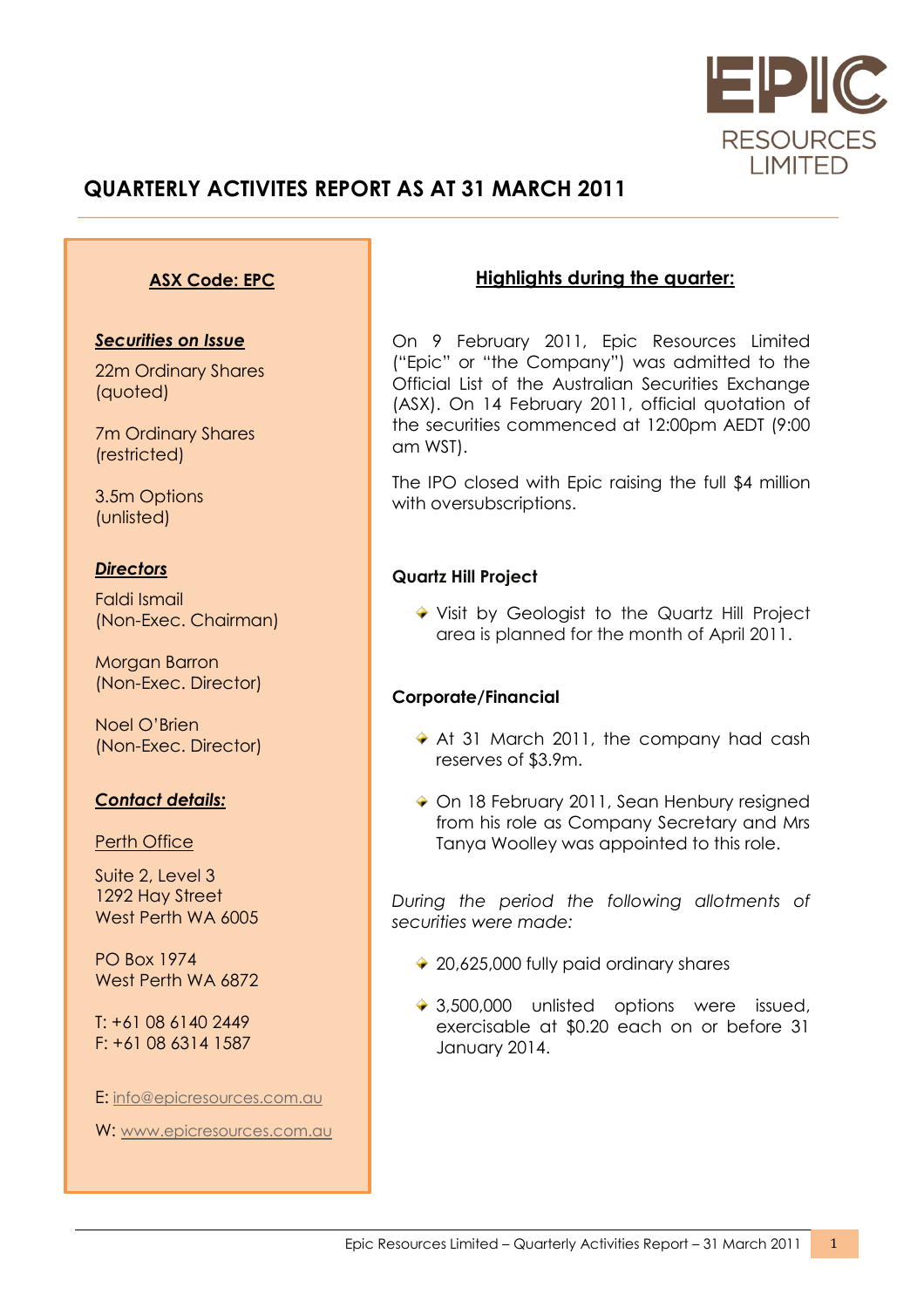## **Overview Quart Hill Project**

During the Quarter, the Company contracted the services of a geologist to establish a work program so to visit the Project area, planned for the month of April 2011.

The main focus of this visit will be to map the zonation within the most prospective individual pegmatites where REE-U mineralisation has been reported. Concurrent rock chip samples will be taken from each zone known to have the potential for mineralisation and from the immediate host rock where extensive metasomatic alteration is evident. Additional work will include prospecting previously defined uranium and copper anomalies, assessing suitable camping sites and access for potential drill crews, and the assessment for further discoveries on EL24838 which is scheduled for partial relinquishment later in the year.

Additional activities will include investigating several airborne uranium anomalies and mapped copper occurrence and general prospecting as time permits. Suitable camp sites and access for potential drill crews will also be assessed.

As detailed in the prospectus, the Company has entered into a Farmin Agreement with Cazaly Iron Pty Ltd (Cazaly), pursuant to which the Company acquired a right to earn a 75% interest in the Quartz Hill Project by completing 2,000 metres of RC drilling within 2 years of the Company listing on the ASX. After exploration on the Quartz Hill project has been completed, this will be followed by a regional mapping and sampling program.

#### **Location and Tenure**

The Quartz Hill project lies 150km east-north-east of Alice Springs and is centred around Ambalindum Station. All tenements lie within the Eastern Arunta block, in the Harts Ranges.

Figure: Quartz Hill regional location diagram.

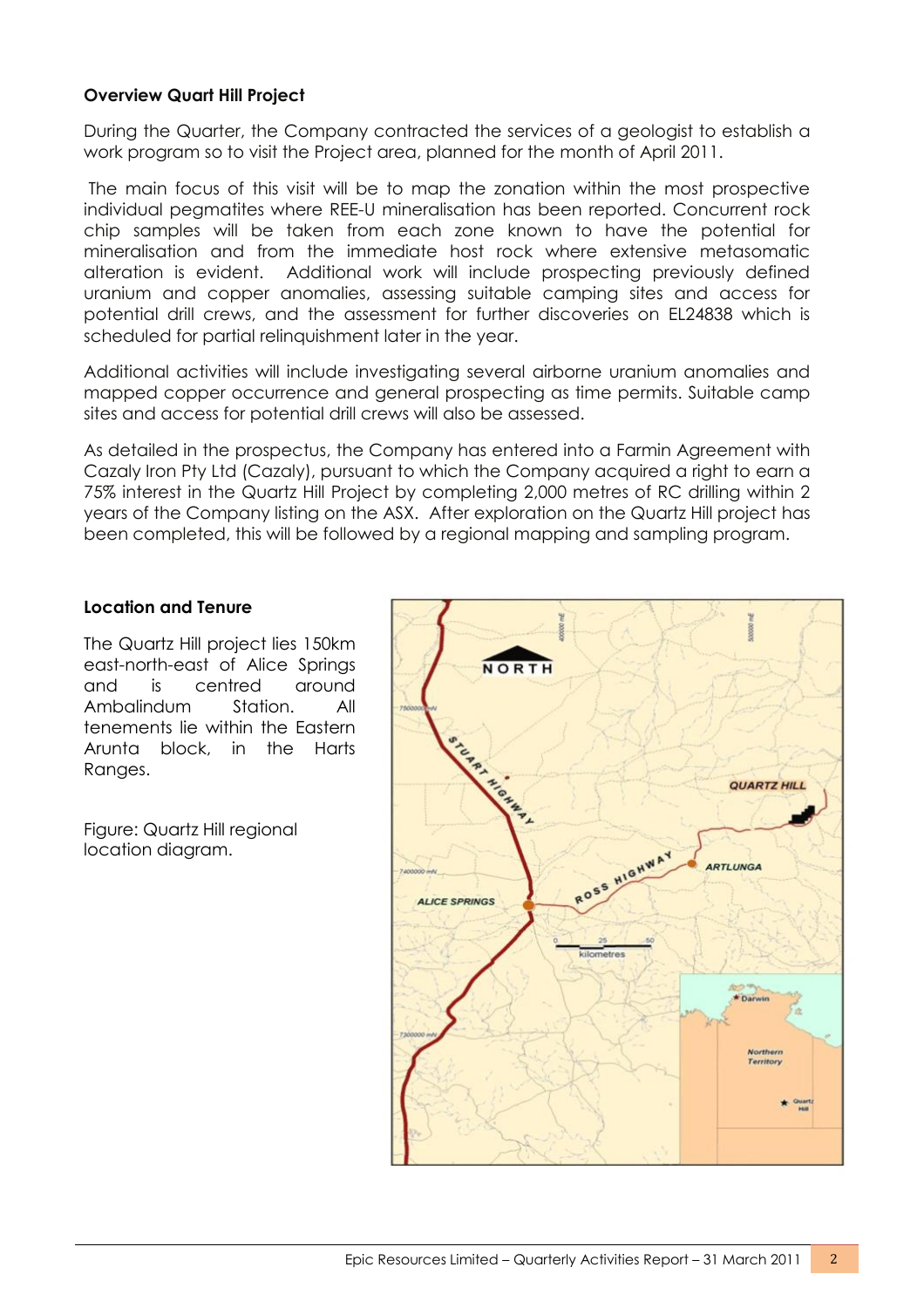The project consists of two adjoining exploration licences currently held by Cazaly Iron Pty Ltd.



### **Other projects of interest**

The Company has been actively evaluating a number other projects that include other types of minerals, including, without limitation, coal, iron ore, copper, gold, manganese, tin, nickel and tungsten both within Australia and abroad The Company is confident that it will be able to suitably identify a project that meets the Company's short term objectives and growth strategy.